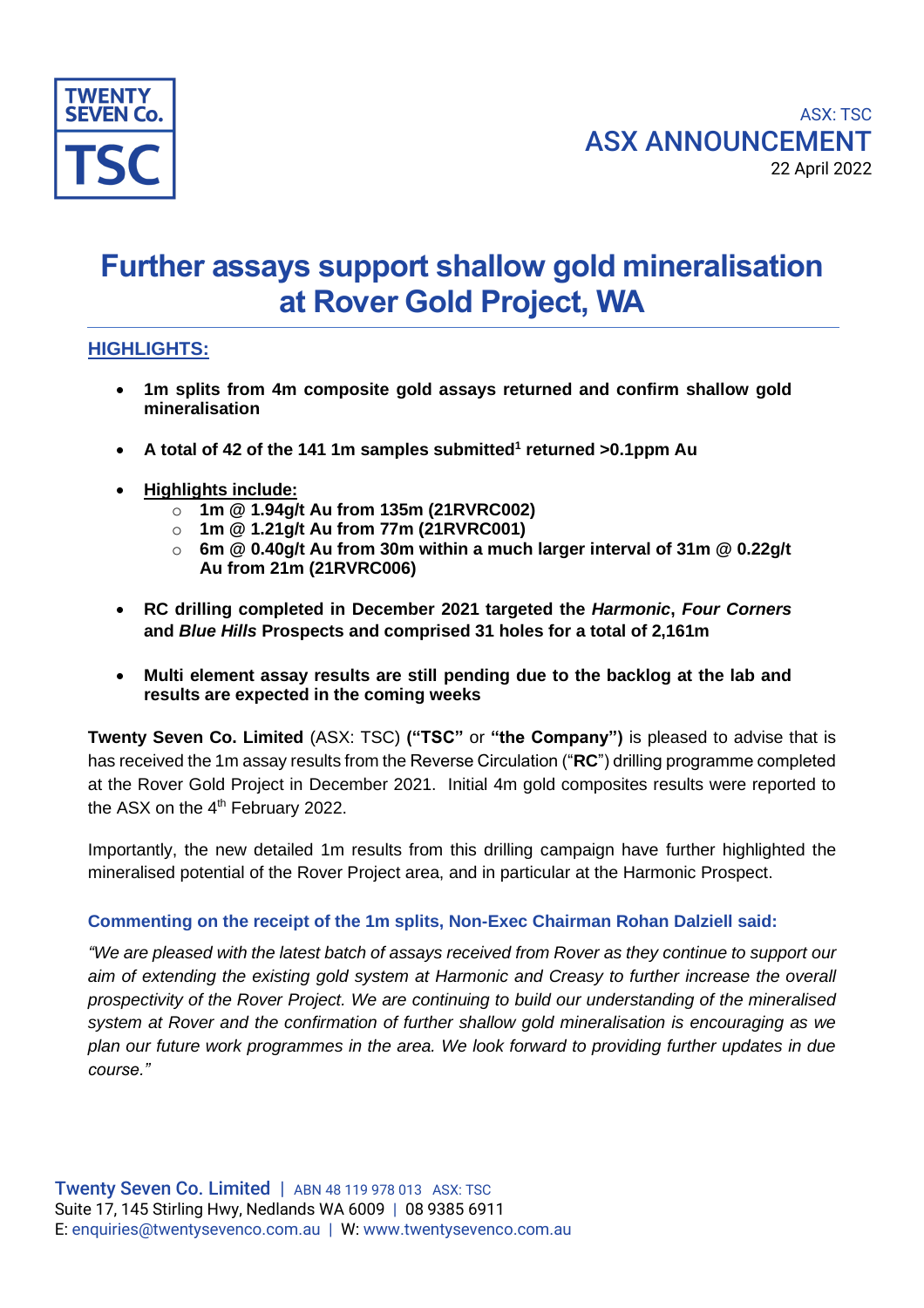



*Figure 1: Rover Gold Project relative to Greenstone belts and selected peer operations*

### **Harmonic Prospect: 1m splits of 3m Composites**

All of the 1m splits sample assays have been returned from the lab for RC drilling completed over the *Harmonic*, *Four Corners* and *Blue Hills Prospects* in December 2021. Pleasingly, the 1m splits include a zone of mineralisation with grades up to **1m @ 1.94g/t Au in hole 21RVRC002** and a broader interval of **6m @ 0.40g/t Au in hole 21RVRC006**.

The mineralisation intersected at Harmonic drilling shows good continuity along strike and down dip of the previous holes drilled by TSC in 2019 and 2020  $^{2 \text{ and } 3}$ , which highlights the strong mineralised potential at Harmonic and across the broader Rover Project area.

#### **Near-Term Exploration Plans:**

The following work programmes are currently underway and/or planned for TSC's WA and NSW tenement portfolios:

- **Yarbu Gold Project**: Analyse pending assay results from auger drilling and identify areas of mineralisation/ anomalism for follow-up exploration and drilling activity.
- **EXECT ASW portfolio:** Undertake soil and rock chip sampling programme over the northern end of Perseus, southern end of Trident and eastern side of Midas.
- **Mt Dimer Gold and Silver Project:** All options currently being assessed by TSC.
- **Rover Gold Project:** Awaiting final multi element results before refining next phase of exploration.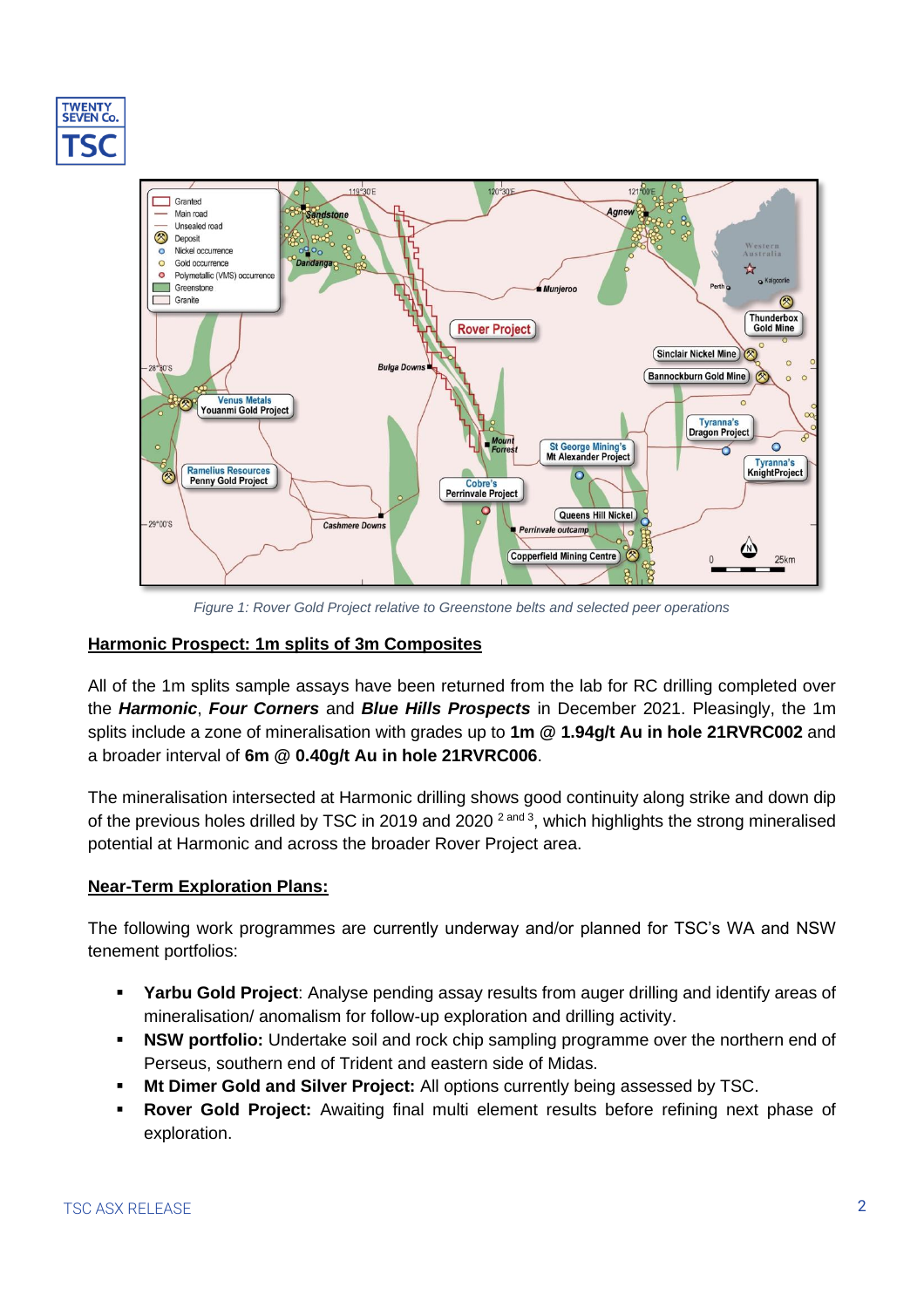



*Figure 2: Prospect map with 6 holes around Harmonic and 25 holes at Blue Hills and Four Corners*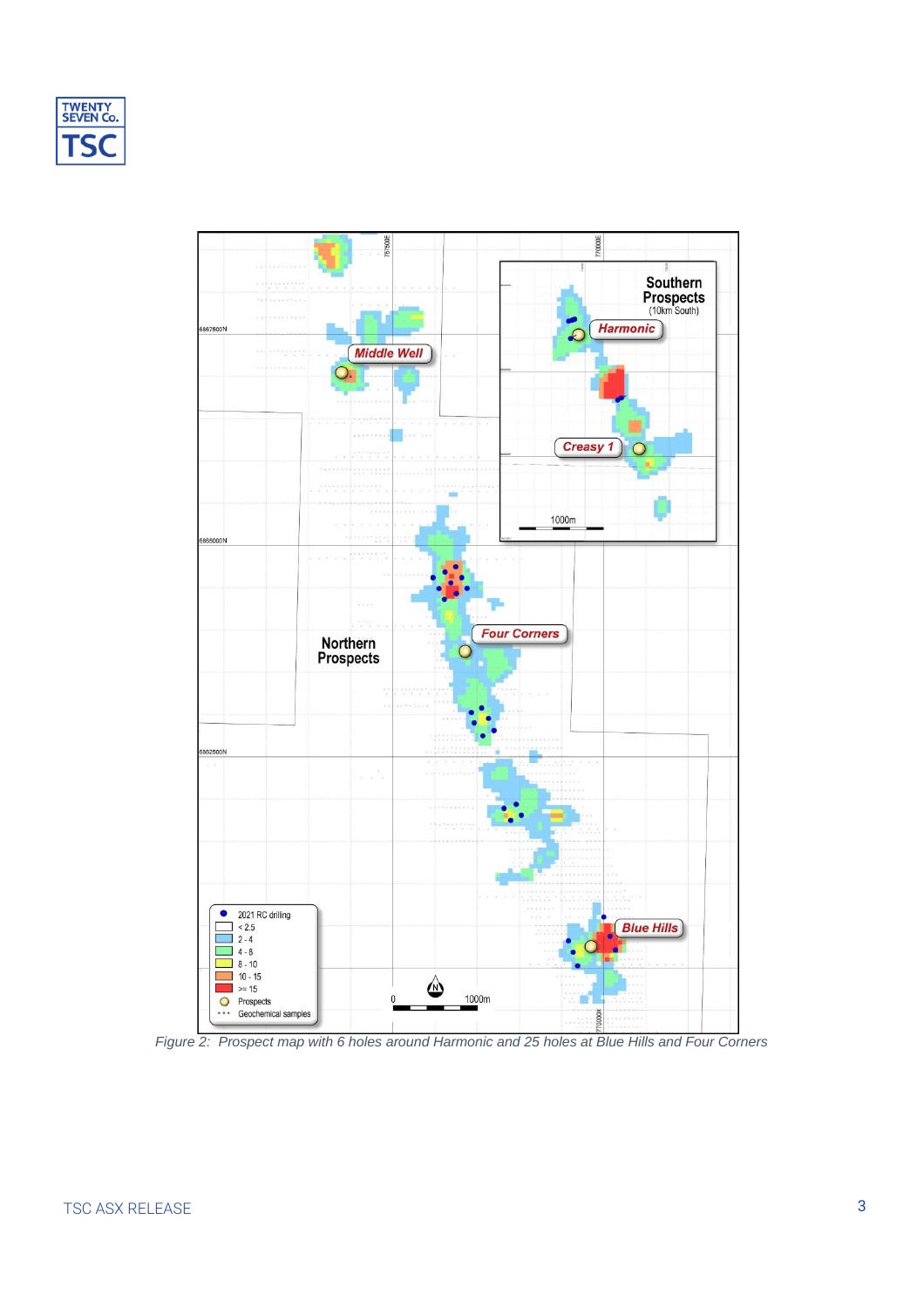

#### **References**

- 1. ASX: TSC: 4 February 2021, Rover drilling results update
- 2. ASX: TSC: 23 December 2019, High-grade shallow gold discovery at Rover Project
- 3. ASX: TSC: 21 October 2020, Gold from surface intersected at Harmonic

The Board of Twenty Seven Co. Limited authorised the release of this announcement to the ASX.

#### **For further information please contact:**

#### **Rohan Dalziell Non-executive Chairman**

Phone: (08) 9385 6911 Mobile: + 61 407 994 507 Email: [enquiries@twentysevenco.com.au](mailto:enquiries@twentysevenco.com.au)

#### **Competent Person's Statement**

*The information in this report relates to historical mineral exploration results and is based on work reviewed and compiled by Mr. Stephen F Pearson, a Competent Person and Member of the Australasian Institute of Mining and Metallurgy and the Australian Institute of Geoscientists. Mr Pearson is a beneficiary of a trust which is shareholder of TSC. Mr. Pearson is a Senior Geologist for GEKO-Co Pty Ltd and contracted to the Company as Exploration Manager and has sufficient experience relevant to the style of mineralisation and type of deposit under consideration and to the activity that he is undertaking to qualify as a Competent Person as defined in the 2012 Edition of the 'Australasian Code for Reporting of Exploration Results, Mineral Resources and Ore Reserves'. Mr. Pearson consents to the inclusion in this report of the information in the form and context in which it appears. The Australian Securities Exchange has not reviewed and does not accept responsibility for the accuracy or adequacy of this release. Cautionary Statement - Historical exploration results reported in this announcement are based on data reported in historical reports rather than data that has been produced by Twenty Seven Co. Limited; - Historical exploration results have not been reported in accordance with the JORC Code 2012; - A Competent Person has not done sufficient work to disclose the historical exploration work in accordance with JORC 2012; - It is possible that following further evaluation and/or exploration work that the confidence in the historical exploration results may be reduced when reported under JORC Code 2012; - Nothing has come to the attention of the acquirer that causes it to question the accuracy or reliability of the former owners' historical exploration results, but - The acquirer has not independently validated the former owners' historical exploration results and therefore is not to be regarded as reporting, adopting or endorsing those historical results.*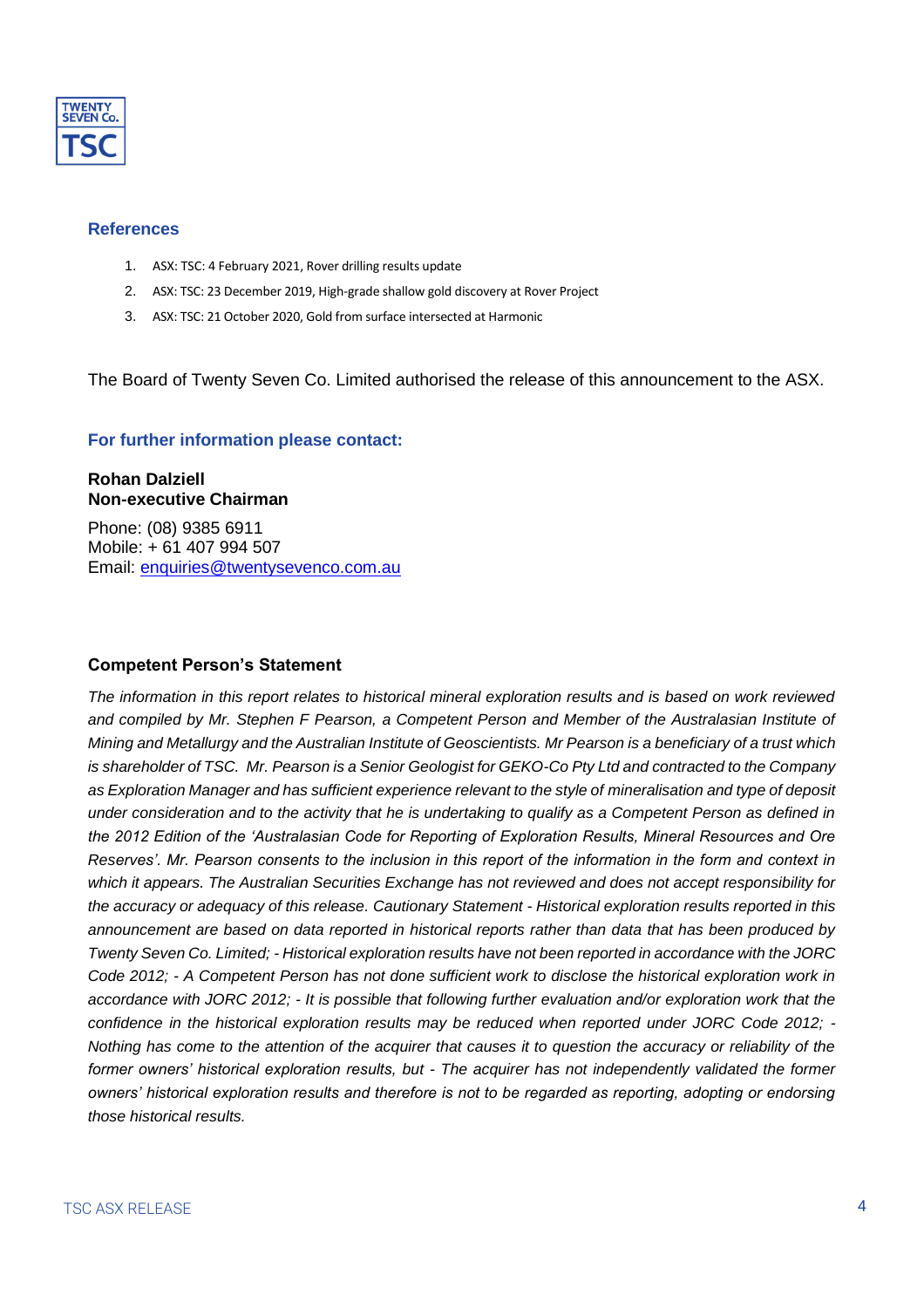

## About Twenty Seven Co. Limited

Twenty Seven Co. Limited (ASX: TSC) is an ASX-listed explorer. TSC's Australian assets comprise two tenure groupings detailed briefly as follows:

#### WA Archaean Gold assets:

- **Mt Dimer Project:** is made up of mining lease M77/515 and exploration license E77/2383. The project is highly prospective for Archean gold.
- Yarbu Project: This project is located on the Marda Greenstone belt ~ 80km to the northwest of the Mt Dimer Project. Yarbu consists of three exploration licenses (E77/2442, E77/2540 and E77/2539) which cover approximately 223sq km and are highly prospective for Archean gold deposits.
- **Rover Project:** TSC's 100% owned Rover project is located near Sandstone in a base metals and gold mineral rich area associated with Archean greenstone belts. Rover Project is a large 460sqkm tenure package covering two linear Archean greenstones, with a combined length of around 160km. Historically the area is underexplored and is currently undergoing a resurgence in exploration.

#### NSW Iron Oxide-Copper-Gold and Tin assets:

- Midas Project: is prospective for iron oxide copper gold (IOCG) and is located 40km NE of Broken Hill.
- **Perseus Project:** is prospective for iron oxide copper gold (IOCG) and historically has been underexplored and is located ~50km west of Broken Hill.
- **Trident Project:** is prospective for iron oxide copper gold (IOCG) and Tin and is located ~35km north-east of Broken Hill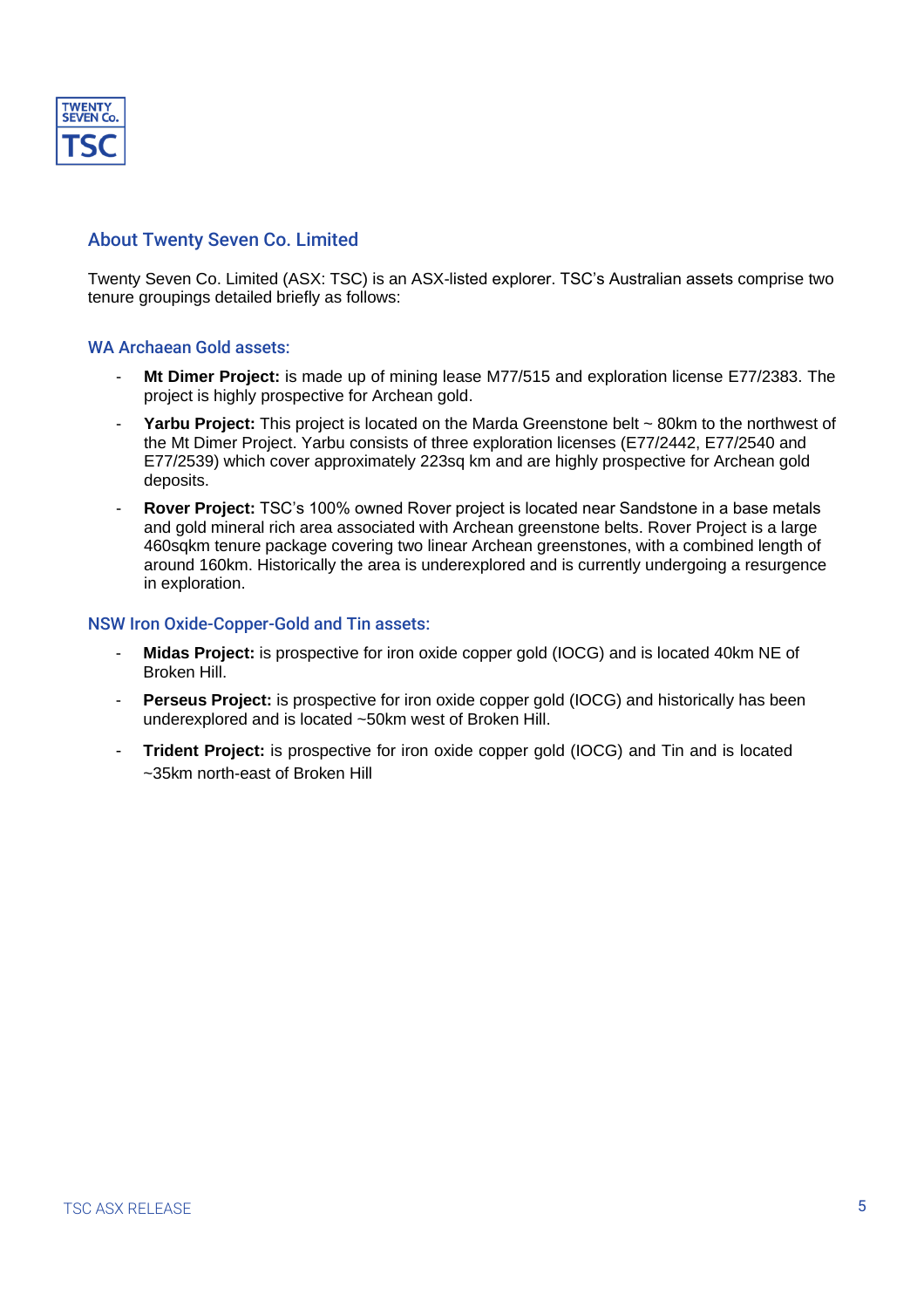

## **Appendix 1 Drilling summary**

Table 1 below is a summary of the significant TSC 1m re-sampling intervals at Rover Project from the 2021 RC drilling

| Hole_ID   | <b>SampleID</b> | From | To  | Length       | Sample_Type  | Sample_Method | Au_Batch_No | <b>Method</b> | Au_ppm  | WtTotal_g |
|-----------|-----------------|------|-----|--------------|--------------|---------------|-------------|---------------|---------|-----------|
| 21RVRC001 | 21RV0064A       | 60   | 61  | 1            | <b>CHIPS</b> | Cone split    | JTIP2203295 | FA50_AAS      | 0.06    | 1780      |
| 21RVRC001 | 21RV0065A       | 61   | 62  | 1            | <b>CHIPS</b> | Cone split    | JTIP2203295 | FA50_AAS      | 0.47    | 2040      |
| 21RVRC001 | 21RV0066A       | 62   | 63  | 1            | <b>CHIPS</b> | Cone split    | JTIP2203295 | FA50 AAS      | 0.03    | 2210      |
| 21RVRC001 | 21RV0067A       | 63   | 64  | $\mathbf{1}$ | <b>CHIPS</b> | Cone split    | JTIP2203295 | FA50_AAS      | 0.01    | 2140      |
| 21RVRC001 | 21RV0068A       | 64   | 65  | 1            | <b>CHIPS</b> | Cone split    | JTIP2203295 | FA50_AAS      | 0.33    | 2530      |
| 21RVRC001 | 21RV0069A       | 65   | 66  | 1            | <b>CHIPS</b> | Cone split    | JTIP2203295 | FA50 AAS      | 0.54    | 2950      |
| 21RVRC001 | 21RV0070A       | 66   | 67  | 1            | <b>CHIPS</b> | Cone split    | JTIP2203295 | FA50 AAS      | 0.08    | 2750      |
| 21RVRC001 | 21RV0071A       | 67   | 68  | 1            | <b>CHIPS</b> | Cone split    | JTIP2203295 | FA50_AAS      | 0.03    | 3230      |
| 21RVRC001 | 21RV0081A       | 76   | 77  | 1            | <b>CHIPS</b> | Cone split    | JTIP2203295 | FA50_AAS      | 0.17    | 2670      |
| 21RVRC001 | 21RV0082A       | 77   | 78  | 1            | <b>CHIPS</b> | Cone split    | JTIP2203295 | FA50 AAS      | 1.21    | 3680      |
| 21RVRC001 | 21RV0083A       | 78   | 79  | 1            | <b>CHIPS</b> | Cone split    | JTIP2203295 | FA50_AAS      | 0.02    | 4190      |
| 21RVRC001 | 21RV0084A       | 79   | 80  | 1            | <b>CHIPS</b> | Cone split    | JTIP2203295 | FA50_AAS      | $-0.01$ | 2870      |
| 21RVRC001 | 21RV0097A       | 92   | 93  | 1            | <b>CHIPS</b> | Cone split    | JTIP2203295 | FA50_AAS      | $-0.01$ | 2670      |
| 21RVRC001 | 21RV0098A       | 93   | 94  | 1            | <b>CHIPS</b> | Cone split    | JTIP2203295 | FA50_AAS      | $-0.01$ | 3160      |
| 21RVRC001 | 21RV0099A       | 94   | 95  | 1            | <b>CHIPS</b> | Cone split    | JTIP2203295 | FA50_AAS      | 0.25    | 2040      |
| 21RVRC001 | 21RV0101A       | 95   | 96  | $\mathbf{1}$ | <b>CHIPS</b> | Cone split    | JTIP2203295 | FA50_AAS      | 0.02    | 2570      |
| 21RVRC001 | 21RV0114A       | 108  | 109 | 1            | <b>CHIPS</b> | Cone split    | JTIP2203295 | FA50 AAS      | $-0.01$ | 2180      |
| 21RVRC001 | 21RV0115A       | 109  | 110 | 1            | <b>CHIPS</b> | Cone split    | JTIP2203295 | FA50_AAS      | $-0.01$ | 2820      |
| 21RVRC002 | 21RV0116A       | 110  | 111 | 1            | <b>CHIPS</b> | Cone split    | JTIP2203295 | FA50 AAS      | 0.3     | 2480      |
| 21RVRC002 | 21RV0181A       | 60   | 61  | 1            | <b>CHIPS</b> | Cone split    | JTIP2203295 | FA50 AAS      | 0.03    | 3390      |
| 21RVRC002 | 21RV0182A       | 61   | 62  | 1            | <b>CHIPS</b> | Cone split    | JTIP2203295 | FA50_AAS      | $-0.01$ | 2390      |
| 21RVRC002 | 21RV0183A       | 62   | 63  | 1            | <b>CHIPS</b> | Cone split    | JTIP2203295 | FA50_AAS      | $-0.01$ | 3040      |
| 21RVRC002 | 21RV0184A       | 63   | 64  | 1            | <b>CHIPS</b> | Cone split    | JTIP2203295 | FA50_AAS      | $-0.01$ | 2410      |
| 21RVRC002 | 21RV0252A       | 128  | 129 | 1            | <b>CHIPS</b> | Cone split    | JTIP2203295 | FA50 AAS      | 0.14    | 2790      |
| 21RVRC002 | 21RV0253A       | 129  | 130 | 1            | <b>CHIPS</b> | Cone split    | JTIP2203295 | FA50_AAS      | 0.02    | 1350      |
| 21RVRC002 | 21RV0254A       | 130  | 131 | 1            | <b>CHIPS</b> | Cone split    | JTIP2203295 | FA50 AAS      | 0.13    | 2690      |
| 21RVRC002 | 21RV0255A       | 131  | 132 | 1            | <b>CHIPS</b> | Cone split    | JTIP2203295 | FA50 AAS      | 0.08    | 2560      |
| 21RVRC002 | 21RV0256A       | 132  | 133 | $\mathbf{1}$ | <b>CHIPS</b> | Cone split    | JTIP2203295 | FA50_AAS      | 0.01    | 2500      |
| 21RVRC002 | 21RV0257A       | 133  | 134 | 1            | <b>CHIPS</b> | Cone split    | JTIP2203295 | FA50 AAS      | 0.16    | 3250      |
| 21RVRC002 | 21RV0258A       | 134  | 135 | 1            | <b>CHIPS</b> | Cone split    | JTIP2203295 | FA50_AAS      | 0.09    | 2460      |
| 21RVRC002 | 21RV0259A       | 135  | 136 | 1            | <b>CHIPS</b> | Cone split    | JTIP2203295 | FA50 AAS      | 1.94    | 1440      |
| 21RVRC002 | 21RV0265A       | 140  | 141 | 1            | <b>CHIPS</b> | Cone split    | JTIP2203295 | FA50_AAS      | 0.04    | 2810      |
| 21RVRC002 | 21RV0266A       | 141  | 142 | 1            | <b>CHIPS</b> | Cone split    | JTIP2203295 | FA50_AAS      | 0.02    | 1770      |
| 21RVRC002 | 21RV0267A       | 142  | 143 | 1            | <b>CHIPS</b> | Cone split    | JTIP2203295 | FA50 AAS      | $-0.01$ | 2150      |
| 21RVRC002 | 21RV0268A       | 143  | 144 | 1            | <b>CHIPS</b> | Cone split    | JTIP2203295 | FA50_AAS      | 0.07    | 3140      |
| 21RVRC002 | 21RV0269A       | 144  | 145 | 1            | <b>CHIPS</b> | Cone split    | JTIP2203295 | FA50_AAS      | 0.02    | 3010      |
| 21RVRC002 | 21RV0270A       | 145  | 146 | 1            | <b>CHIPS</b> | Cone split    | JTIP2203295 | FA50_AAS      | 0.78    | 3330      |
| 21RVRC002 | 21RV0271A       | 146  | 147 | 1            | <b>CHIPS</b> | Cone split    | JTIP2203295 | FA50_AAS      | 0.03    | 2490      |
| 21RVRC002 | 21RV0272A       | 147  | 148 | 1            | <b>CHIPS</b> | Cone split    | JTIP2203295 | FA50_AAS      | 0.36    | 1600      |
| 21RVRC002 | 21RV0282A       | 156  | 157 | $\mathbf{1}$ | <b>CHIPS</b> | Cone split    | JTIP2203295 | FA50_AAS      | $-0.01$ | 2750      |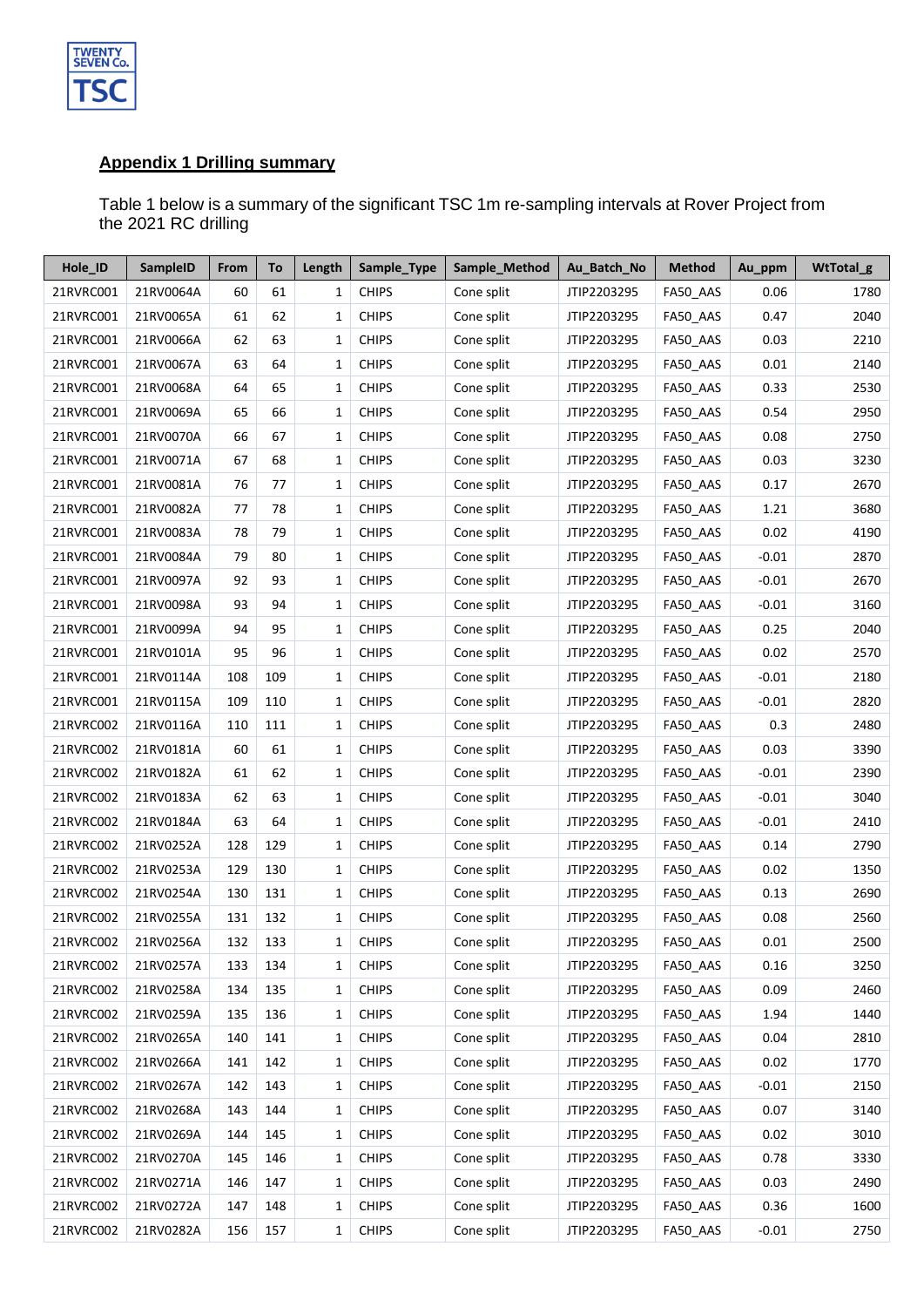

| 21RVRC002 | 21RV0283A | 157            | 158            | 1 | <b>CHIPS</b> | Cone split | JTIP2203295 | FA50_AAS | $-0.01$ | 2480 |
|-----------|-----------|----------------|----------------|---|--------------|------------|-------------|----------|---------|------|
| 21RVRC002 | 21RV0284A | 158            | 159            | 1 | <b>CHIPS</b> | Cone split | JTIP2203295 | FA50_AAS | $-0.01$ | 2560 |
| 21RVRC002 | 21RV0285A | 159            | 160            | 1 | <b>CHIPS</b> | Cone split | JTIP2203295 | FA50_AAS | $-0.01$ | 1460 |
| 21RVRC002 | 21RV0290A | 164            | 165            | 1 | <b>CHIPS</b> | Cone split | JTIP2203295 | FA50_AAS | 0.42    | 2610 |
| 21RVRC002 | 21RV0291A | 165            | 166            | 1 | <b>CHIPS</b> | Cone split | JTIP2203295 | FA50_AAS | 0.03    | 1110 |
| 21RVRC002 | 21RV0292A | 166            | 167            | 1 | <b>CHIPS</b> | Cone split | JTIP2203295 | FA50_AAS | 0.01    | 2200 |
| 21RVRC002 | 21RV0293A | 167            | 168            | 1 | <b>CHIPS</b> | Cone split | JTIP2203295 | FA50_AAS | 0.01    | 2060 |
| 21RVRC002 | 21RV0294A | 168            | 169            | 1 | <b>CHIPS</b> | Cone split | JTIP2203295 | FA50_AAS | 0.01    | 2200 |
| 21RVRC002 | 21RV0295A | 169            | 170            | 1 | <b>CHIPS</b> | Cone split | JTIP2203295 | FA50_AAS | 0.02    | 2280 |
| 21RVRC002 | 21RV0296A | 170            | 171            | 1 | <b>CHIPS</b> | Cone split | JTIP2203295 | FA50_AAS | 0.09    | 2340 |
| 21RVRC003 | 21RV0297A | 0              | $\mathbf{1}$   | 1 | <b>CHIPS</b> | Cone split | JTIP2203295 | FA50_AAS | 0.07    | 900  |
| 21RVRC003 | 21RV0298A | $\mathbf{1}$   | $\overline{2}$ | 1 | <b>CHIPS</b> | Cone split | JTIP2203295 | FA50_AAS | 0.13    | 1260 |
| 21RVRC003 | 21RV0299A | $\overline{2}$ | 3              | 1 | <b>CHIPS</b> | Cone split | JTIP2203295 | FA50_AAS | 0.12    | 1280 |
| 21RVRC003 | 21RV0301A | 3              | 4              | 1 | <b>CHIPS</b> | Cone split | JTIP2203295 | FA50_AAS | 0.08    | 1180 |
| 21RVRC003 | 21RV0323A | 24             | 25             | 1 | <b>CHIPS</b> | Cone split | JTIP2203295 | FA50_AAS | 0.21    | 1370 |
| 21RVRC003 | 21RV0324A | 25             | 26             | 1 | <b>CHIPS</b> | Cone split | JTIP2203295 | FA50_AAS | 0.05    | 1670 |
| 21RVRC003 | 21RV0325A | 26             | 27             | 1 | <b>CHIPS</b> | Cone split | JTIP2203295 | FA50_AAS | 0.04    | 2130 |
| 21RVRC003 | 21RV0326A | 27             | 28             | 1 | <b>CHIPS</b> | Cone split | JTIP2203295 | FA50_AAS | 0.06    | 1900 |
| 21RVRC003 | 21RV0394A | 92             | 93             | 1 | <b>CHIPS</b> | Cone split | JTIP2203295 | FA50_AAS | 0.92    | 2990 |
| 21RVRC003 | 21RV0395A | 93             | 94             | 1 | <b>CHIPS</b> | Cone split | JTIP2203295 | FA50_AAS | 0.34    | 1980 |
| 21RVRC003 | 21RV0396A | 94             | 95             | 1 | <b>CHIPS</b> | Cone split | JTIP2203295 | FA50_AAS | 0.01    | 3310 |
| 21RVRC003 | 21RV0397A | 95             | 96             | 1 | <b>CHIPS</b> | Cone split | JTIP2203295 | FA50_AAS | 0.01    | 1930 |
| 21RVRC006 | 21RV0475A | 16             | 17             | 1 | <b>CHIPS</b> | Cone split | JTIP2203295 | FA50_AAS | $-0.01$ | 1490 |
| 21RVRC006 | 21RV0476A | 17             | 18             | 1 | <b>CHIPS</b> | Cone split | JTIP2203295 | FA50_AAS | 0.51    | 1900 |
| 21RVRC006 | 21RV0477A | 18             | 19             | 1 | <b>CHIPS</b> | Cone split | JTIP2203295 | FA50_AAS | 0.06    | 1160 |
| 21RVRC006 | 21RV0478A | 19             | 20             | 1 | <b>CHIPS</b> | Cone split | JTIP2203295 | FA50_AAS | 0.02    | 1960 |
| 21RVRC006 | 21RV0479A | 20             | 21             | 1 | <b>CHIPS</b> | Cone split | JTIP2203295 | FA50_AAS | 0.07    | 1880 |
| 21RVRC006 | 21RV0481A | 21             | 22             | 1 | <b>CHIPS</b> | Cone split | JTIP2203295 | FA50_AAS | 0.22    | 1770 |
| 21RVRC006 | 21RV0482A | 22             | 23             | 1 | <b>CHIPS</b> | Cone split | JTIP2203295 | FA50_AAS | 0.16    | 1650 |
| 21RVRC006 | 21RV0483A | 23             | 24             | 1 | <b>CHIPS</b> | Cone split | JTIP2203295 | FA50_AAS | 0.14    | 1420 |
| 21RVRC006 | 21RV0484A | 24             | 25             | 1 | <b>CHIPS</b> | Cone split | JTIP2203295 | FA50_AAS | 0.19    | 1280 |
| 21RVRC006 | 21RV0485A | 25             | 26             | 1 | <b>CHIPS</b> | Cone split | JTIP2203295 | FA50_AAS | 0.78    | 1910 |
| 21RVRC006 | 21RV0486A | 26             | 27             | 1 | <b>CHIPS</b> | Cone split | JTIP2203295 | FA50_AAS | 0.14    | 1520 |
| 21RVRC006 | 21RV0487A | 27             | 28             | 1 | <b>CHIPS</b> | Cone split | JTIP2203295 | FA50_AAS | 0.03    | 1530 |
| 21RVRC006 | 21RV0488A | 28             | 29             | 1 | <b>CHIPS</b> | Cone split | JTIP2203295 | FA50_AAS | 0.04    | 1790 |
| 21RVRC006 | 21RV0489A | 29             | 30             | 1 | <b>CHIPS</b> | Cone split | JTIP2203295 | FA50_AAS | 0.02    | 1480 |
| 21RVRC006 | 21RV0490A | 30             | 31             | 1 | <b>CHIPS</b> | Cone split | JTIP2203295 | FA50_AAS | 0.26    | 1740 |
| 21RVRC006 | 21RV0491A | 31             | 32             | 1 | <b>CHIPS</b> | Cone split | JTIP2203295 | FA50_AAS | 0.61    | 1490 |
| 21RVRC006 | 21RV0492A | 32             | 33             | 1 | <b>CHIPS</b> | Cone split | JTIP2203295 | FA50_AAS | 0.84    | 1110 |
| 21RVRC006 | 21RV0493A | 33             | 34             | 1 | <b>CHIPS</b> | Cone split | JTIP2203295 | FA50_AAS | 0.23    | 1720 |
| 21RVRC006 | 21RV0494A | 34             | 35             | 1 | <b>CHIPS</b> | Cone split | JTIP2203295 | FA50_AAS | 0.23    | 1400 |
| 21RVRC006 | 21RV0495A | 35             | 36             | 1 | <b>CHIPS</b> | Cone split | JTIP2203295 | FA50_AAS | 0.25    | 1800 |
| 21RVRC006 | 21RV0501A | 40             | 41             | 1 | <b>CHIPS</b> | Cone split | JTIP2203295 | FA50_AAS | 0.54    | 1870 |
| 21RVRC006 | 21RV0502A | 41             | 42             | 1 | <b>CHIPS</b> | Cone split | JTIP2203295 | FA50_AAS | 0.19    | 1540 |
| 21RVRC006 | 21RV0503A | 42             | 43             | 1 | <b>CHIPS</b> | Cone split | JTIP2203295 | FA50_AAS | 0.26    | 1970 |
| 21RVRC006 | 21RV0504A | 43             | 44             | 1 | <b>CHIPS</b> | Cone split | JTIP2203295 | FA50_AAS | 0.07    | 1290 |
| 21RVRC006 | 21RV0505A | 44             | 45             | 1 | <b>CHIPS</b> | Cone split | JTIP2203295 | FA50_AAS | 0.26    | 1570 |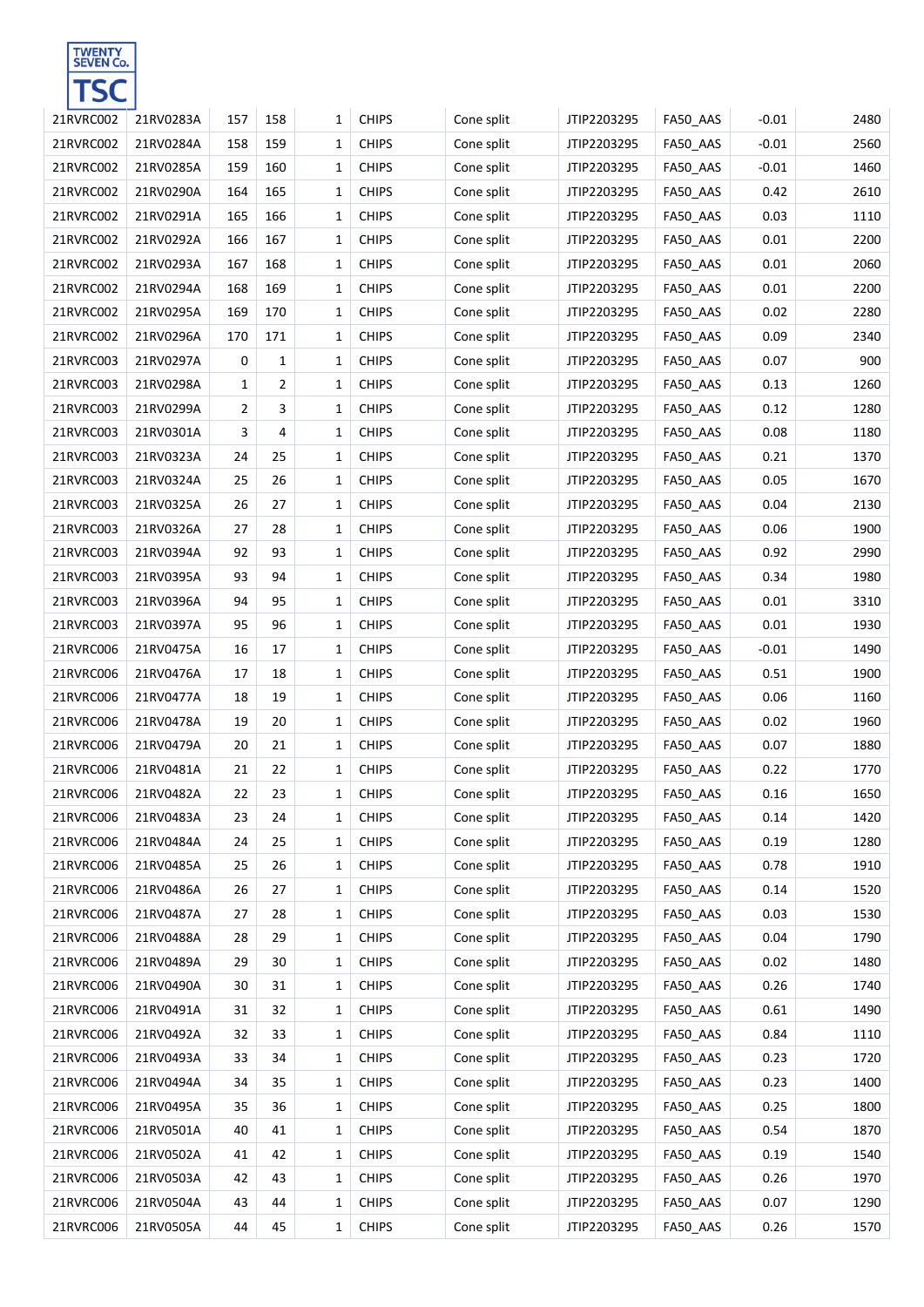

| 21RVRC006 | 21RV0506A | 45             | 46 | 1 | <b>CHIPS</b> | Cone split | JTIP2203295 | FA50_AAS | 0.24    | 1700 |
|-----------|-----------|----------------|----|---|--------------|------------|-------------|----------|---------|------|
| 21RVRC006 | 21RV0507A | 46             | 47 | 1 | <b>CHIPS</b> | Cone split | JTIP2203295 | FA50_AAS | 0.07    | 1990 |
| 21RVRC006 | 21RV0508A | 47             | 48 | 1 | <b>CHIPS</b> | Cone split | JTIP2203295 | FA50_AAS | 0.1     | 1410 |
| 21RVRC006 | 21RV0509A | 48             | 49 | 1 | <b>CHIPS</b> | Cone split | JTIP2203295 | FA50_AAS | 0.04    | 1470 |
| 21RVRC006 | 21RV0510A | 49             | 50 | 1 | <b>CHIPS</b> | Cone split | JTIP2203295 | FA50_AAS | 0.1     | 1220 |
| 21RVRC006 | 21RV0511A | 50             | 51 | 1 | <b>CHIPS</b> | Cone split | JTIP2203295 | FA50_AAS | 0.05    | 1280 |
| 21RVRC006 | 21RV0512A | 51             | 52 | 1 | <b>CHIPS</b> | Cone split | JTIP2203295 | FA50_AAS | 0.58    | 1440 |
| 21RVRC010 | 21RV0734A | 4              | 5  | 1 | <b>CHIPS</b> | Cone split | JTIP2203295 | FA50_AAS | 0.02    | 1700 |
| 21RVRC010 | 21RV0735A | 5              | 6  | 1 | <b>CHIPS</b> | Cone split | JTIP2203295 | FA50_AAS | $-0.01$ | 800  |
| 21RVRC010 | 21RV0736A | 6              | 7  | 1 | <b>CHIPS</b> | Cone split | JTIP2203295 | FA50_AAS | 0.02    | 770  |
| 21RVRC010 | 21RV0737A | $\overline{7}$ | 8  | 1 | <b>CHIPS</b> | Cone split | JTIP2203295 | FA50_AAS | 0.26    | 1000 |
| 21RVRC011 | 21RV0822A | 24             | 25 | 1 | <b>CHIPS</b> | Cone split | JTIP2203295 | FA50_AAS | $-0.01$ | 1500 |
| 21RVRC011 | 21RV0823A | 25             | 26 | 1 | <b>CHIPS</b> | Cone split | JTIP2203295 | FA50_AAS | 0.01    | 1500 |
| 21RVRC011 | 21RV0824A | 26             | 27 | 1 | <b>CHIPS</b> | Cone split | JTIP2203295 | FA50_AAS | 0.02    | 1710 |
| 21RVRC011 | 21RV0825A | 27             | 28 | 1 | <b>CHIPS</b> | Cone split | JTIP2203295 | FA50_AAS | 0.03    | 1710 |
| 21RVRC012 | 21RV0896A | 32             | 33 | 1 | <b>CHIPS</b> | Cone split | JTIP2203295 | FA50_AAS | $-0.01$ | 1870 |
| 21RVRC012 | 21RV0897A | 33             | 34 | 1 | <b>CHIPS</b> | Cone split | JTIP2203295 | FA50_AAS | $-0.01$ | 1720 |
| 21RVRC012 | 21RV0898A | 34             | 35 | 1 | <b>CHIPS</b> | Cone split | JTIP2203295 | FA50_AAS | 0.02    | 2690 |
| 21RVRC012 | 21RV0899A | 35             | 36 | 1 | <b>CHIPS</b> | Cone split | JTIP2203295 | FA50_AAS | $-0.01$ | 2360 |
| 21RVRC013 | 21RV0973A | 36             | 37 | 1 | <b>CHIPS</b> | Cone split | JTIP2203295 | FA50_AAS | 0.03    | 2660 |
| 21RVRC013 | 21RV0974A | 37             | 38 | 1 | <b>CHIPS</b> | Cone split | JTIP2203295 | FA50_AAS | $-0.01$ | 2980 |
| 21RVRC013 | 21RV0975A | 38             | 39 | 1 | <b>CHIPS</b> | Cone split | JTIP2203295 | FA50_AAS | 0.01    | 2180 |
| 21RVRC013 | 21RV0976A | 39             | 40 | 1 | <b>CHIPS</b> | Cone split | JTIP2203295 | FA50_AAS | $-0.01$ | 2210 |
| 21RVRC018 | 21RV1250A | 8              | 9  | 1 | <b>CHIPS</b> | Cone split | JTIP2203295 | FA50_AAS | 0.06    | 1660 |
| 21RVRC018 | 21RV1251A | 9              | 10 | 1 | <b>CHIPS</b> | Cone split | JTIP2203295 | FA50_AAS | 0.02    | 2100 |
| 21RVRC018 | 21RV1252A | 10             | 11 | 1 | <b>CHIPS</b> | Cone split | JTIP2203295 | FA50_AAS | 0.03    | 2030 |
| 21RVRC018 | 21RV1253A | 11             | 12 | 1 | <b>CHIPS</b> | Cone split | JTIP2203295 | FA50_AAS | 0.03    | 1770 |
| 21RVRC021 | 21RV1613A | 96             | 97 | 1 | <b>CHIPS</b> | Cone split | JTIP2203295 | FA50_AAS | 0.07    | 2870 |
| 21RVRC021 | 21RV1614A | 97             | 98 | 1 | <b>CHIPS</b> | Cone split | JTIP2203295 | FA50_AAS | 0.07    | 2940 |
| 21RVRC021 | 21RV1615A | 98             | 99 | 1 | <b>CHIPS</b> | Cone split | JTIP2203295 | FA50_AAS | 0.25    | 2340 |
| 21RVRC022 | 21RV1667A | 48             | 49 | 1 | <b>CHIPS</b> | Cone split | JTIP2203295 | FA50_AAS | $-0.01$ | 2860 |
| 21RVRC022 | 21RV1668A | 49             | 50 | 1 | <b>CHIPS</b> | Cone split | JTIP2203295 | FA50_AAS | 0.05    | 1750 |
| 21RVRC022 | 21RV1669A | 50             | 51 | 1 | <b>CHIPS</b> | Cone split | JTIP2203295 | FA50_AAS | 0.04    | 2760 |
| 21RVRC022 | 21RV1670A | 51             | 52 | 1 | <b>CHIPS</b> | Cone split | JTIP2203295 | FA50_AAS | $-0.01$ | 2640 |
| 21RVRC022 | 21RV1671A | 52             | 53 | 1 | <b>CHIPS</b> | Cone split | JTIP2203295 | FA50_AAS | $-0.01$ | 3060 |
| 21RVRC022 | 21RV1672A | 53             | 54 | 1 | <b>CHIPS</b> | Cone split | JTIP2203295 | FA50_AAS | $-0.01$ | 1990 |
| 21RVRC022 | 21RV1673A | 54             | 55 | 1 | <b>CHIPS</b> | Cone split | JTIP2203295 | FA50_AAS | $-0.01$ | 1520 |
| 21RVRC022 | 21RV1674A | 55             | 56 | 1 | <b>CHIPS</b> | Cone split | JTIP2203295 | FA50_AAS | $-0.01$ | 2710 |
| 21RVRC023 | 21RV1692A | 3              | 4  | 1 | <b>CHIPS</b> | Cone split | JTIP2203295 | FA50_AAS | $-0.01$ | 1990 |
| 21RVRC023 | 21RV1693A | 4              | 5  | 1 | <b>CHIPS</b> | Cone split | JTIP2203295 | FA50_AAS | $-0.01$ | 2090 |
| 21RVRC023 | 21RV1694A | 5              | 6  | 1 | <b>CHIPS</b> | Cone split | JTIP2203295 | FA50_AAS | 0.03    | 1780 |
| 21RVRC023 | 21RV1695A | 6              | 7  | 1 | <b>CHIPS</b> | Cone split | JTIP2203295 | FA50_AAS | $-0.01$ | 2030 |
| 21RVRC023 | 21RV1696A | 7              | 8  | 1 | <b>CHIPS</b> | Cone split | JTIP2203295 | FA50_AAS | $-0.01$ | 2150 |
| 21RVRC023 | 21RV1697A | 8              | 9  | 1 | <b>CHIPS</b> | Cone split | JTIP2203295 | FA50_AAS | $-0.01$ | 1800 |
| 21RVRC023 | 21RV1698A | 9              | 10 | 1 | <b>CHIPS</b> | Cone split | JTIP2203295 | FA50_AAS | 0.03    | 2060 |
| 21RVRC023 | 21RV1699A | 10             | 11 | 1 | <b>CHIPS</b> | Cone split | JTIP2203295 | FA50_AAS | $-0.01$ | 2020 |
| 21RVRC023 | 21RV1701A | 11             | 12 | 1 | <b>CHIPS</b> | Cone split | JTIP2203295 | FA50_AAS | $-0.01$ | 2050 |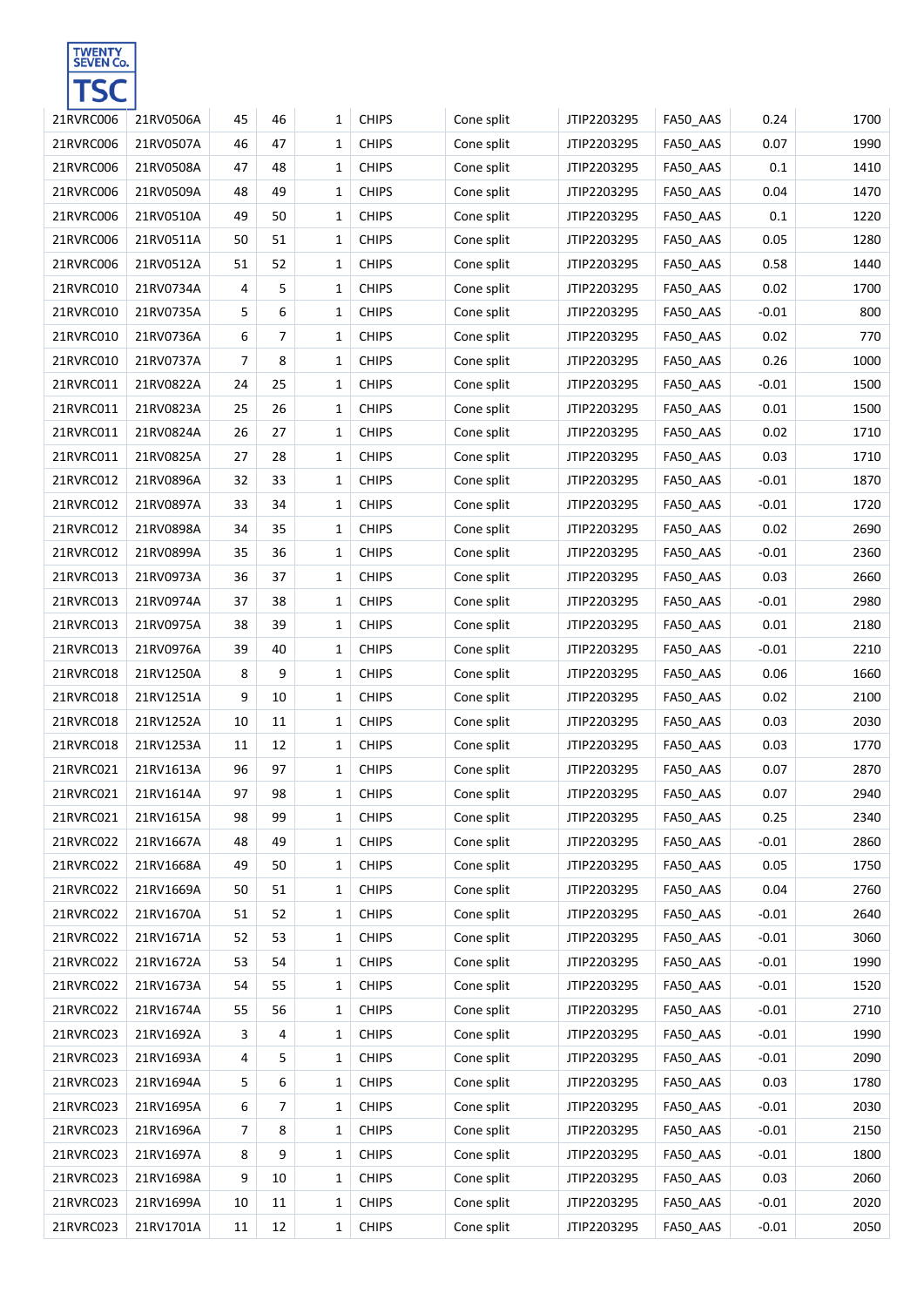

| 21RVRC027 | 21RV2007A | 52 | 53 | <b>CHIPS</b> | Cone split | JTIP2203295 | FA50 AAS | 0.02    | 1480 |
|-----------|-----------|----|----|--------------|------------|-------------|----------|---------|------|
| 21RVRC027 | 21RV2008A | 53 | 54 | <b>CHIPS</b> | Cone split | JTIP2203295 | FA50 AAS | 0.03    | 1680 |
| 21RVRC027 | 21RV2009A | 54 | 55 | <b>CHIPS</b> | Cone split | JTIP2203295 | FA50 AAS | 0.02    | 2490 |
| 21RVRC027 | 21RV2010A | 55 | 56 | <b>CHIPS</b> | Cone split | JTIP2203295 | FA50 AAS | $-0.01$ | 3810 |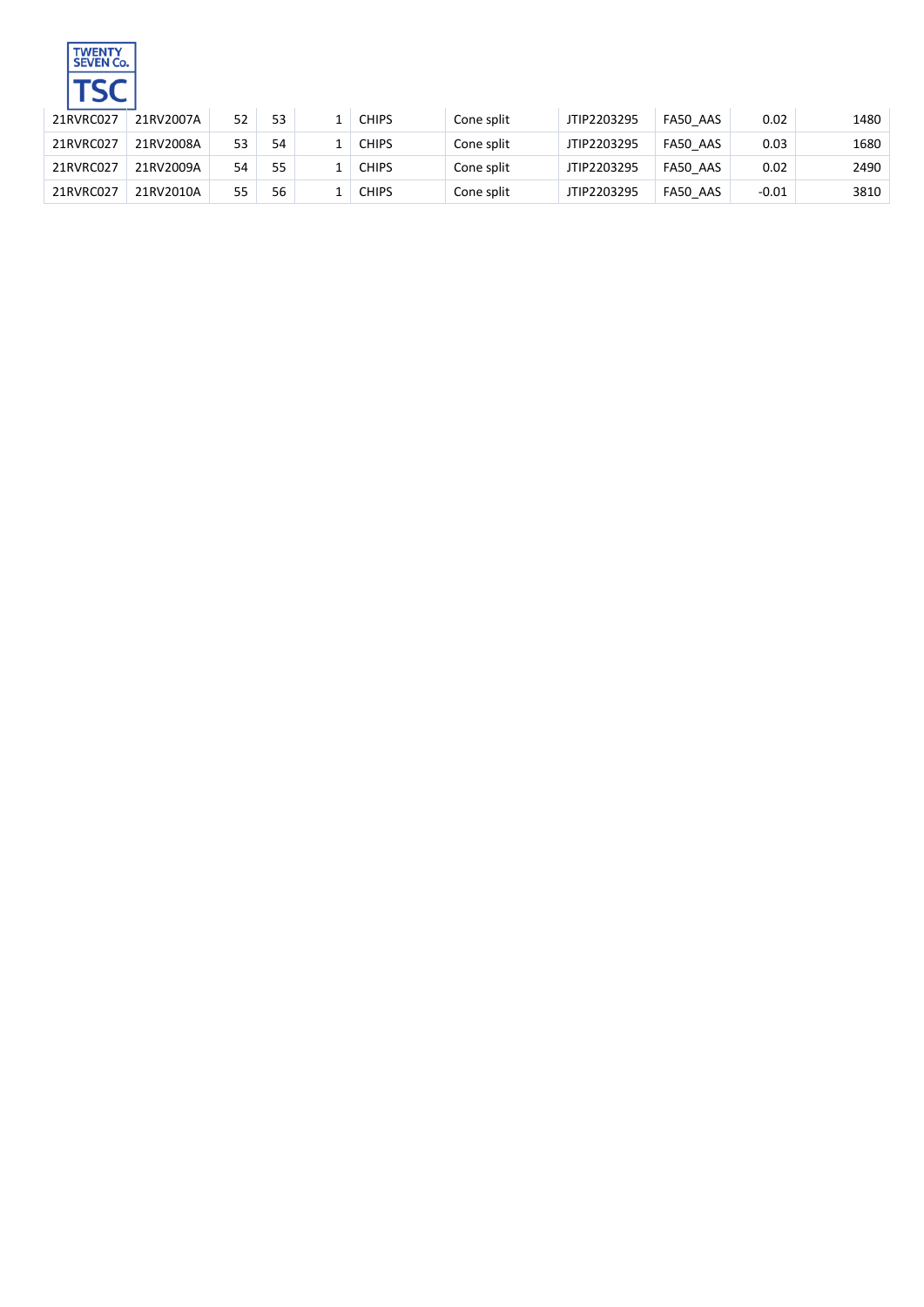# TWENTY<br>SEVEN Co. **TSC** JORC Code 2012 Edition Summary (Table 1) – Rover Gold RC Drilling December 2021

*Section 1 Sampling Techniques and Data*

(Criteria in this section apply to all succeeding sections.)

| <b>Criteria</b>                      | <b>JORC Code explanation</b>                                                                                                                                                                                                                                                                                                                                                                                                                                                                 | Commentary                                                                                                                                                                                                                                                                                                                                                                                                                   |
|--------------------------------------|----------------------------------------------------------------------------------------------------------------------------------------------------------------------------------------------------------------------------------------------------------------------------------------------------------------------------------------------------------------------------------------------------------------------------------------------------------------------------------------------|------------------------------------------------------------------------------------------------------------------------------------------------------------------------------------------------------------------------------------------------------------------------------------------------------------------------------------------------------------------------------------------------------------------------------|
| <b>Sampling</b><br>techniques        | • Nature and quality of sampling (eg cut channels, random chips, or specific<br>specialised industry standard measurement tools appropriate to the minerals<br>under investigation, such as down hole gamma sondes, or handheld XRF<br>instruments, etc). These examples should not be taken as limiting the broad<br>meaning of sampling.                                                                                                                                                   | Reverse circulation (RC) percussion drill chips collected through a cycloneand<br>cone splitter at 1m intervals and placed in a corresponding pre-numbered bag                                                                                                                                                                                                                                                               |
|                                      | • Include reference to measures taken to ensure sample representivity and the<br>appropriate calibration of any measurement tools or systems used.                                                                                                                                                                                                                                                                                                                                           | Splitter is cleaned regularly during drilling.<br>Splitter is cleaned and levelled and the start of each hole.<br>$\bullet$                                                                                                                                                                                                                                                                                                  |
|                                      | • Aspects of the determination of mineralisation that are Material to the<br>Public Report.                                                                                                                                                                                                                                                                                                                                                                                                  | Mineralisation determined qualitatively through rock type, vein style and<br>type, alteration, minerals present, sulphides present, weathering, colour,<br>foliation, texture and grain size.<br>Mineralisation determined quantitatively via assay (1m or 4m intervals) split<br>and pulverised before using a 50g Fire assay with AAS for gold. Multi element<br>results are still pending at the time of the announcement |
|                                      | • In cases where 'industry standard' work has been done this would be relatively<br>simple (eg 'reverse circulation drilling was used to obtain 1 m samples from<br>which 3 kg was pulverised to produce a 30 g charge for fire assay'). In other<br>cases more explanation may be required, such as where there is coarse gold<br>that has inherent sampling problems. Unusual commodities or mineralisation<br>types (eg submarine nodules) may warrantdisclosure of detailed information. | Reverse circulation drilling was used to obtain 1 m samples from which an<br>average of 2.51kg was pulverised to produce a 50 g charge for fire assay'.<br>RC samples pulverized to 75 µm                                                                                                                                                                                                                                    |
| <b>Drilling</b><br>techniques        | • Drill type (eg core, reverse circulation, open-hole hammer, rotary air blast,<br>auger, Bangka, sonic, etc) and details (eg core diameter, triple or standard<br>tube, depth of diamond tails, face-sampling bit or other type, whether core<br>is oriented and if so, by what method, etc).                                                                                                                                                                                               | Drilling was completed using a Schramm T685 Truck mounted drill rig with an<br>external booster, a 146-147mm diameter face sampling bit was used.                                                                                                                                                                                                                                                                            |
| <b>Drill</b><br>sample •<br>recovery | Method of recording and assessing core and chip sample recoveries and<br>results assessed.                                                                                                                                                                                                                                                                                                                                                                                                   | RC drill chip recoveries recorded at the time of logging and stored in a<br>database. Samples have also been weighted at the lab                                                                                                                                                                                                                                                                                             |
|                                      | • Measures taken to maximise sample recovery and ensure representative<br>nature of the samples.                                                                                                                                                                                                                                                                                                                                                                                             | RC Drilling: sample splitter is cleaned at the end of each rod to ensure no<br>sample contamination.<br>• Wet samples due to excess ground water were noted when present.                                                                                                                                                                                                                                                    |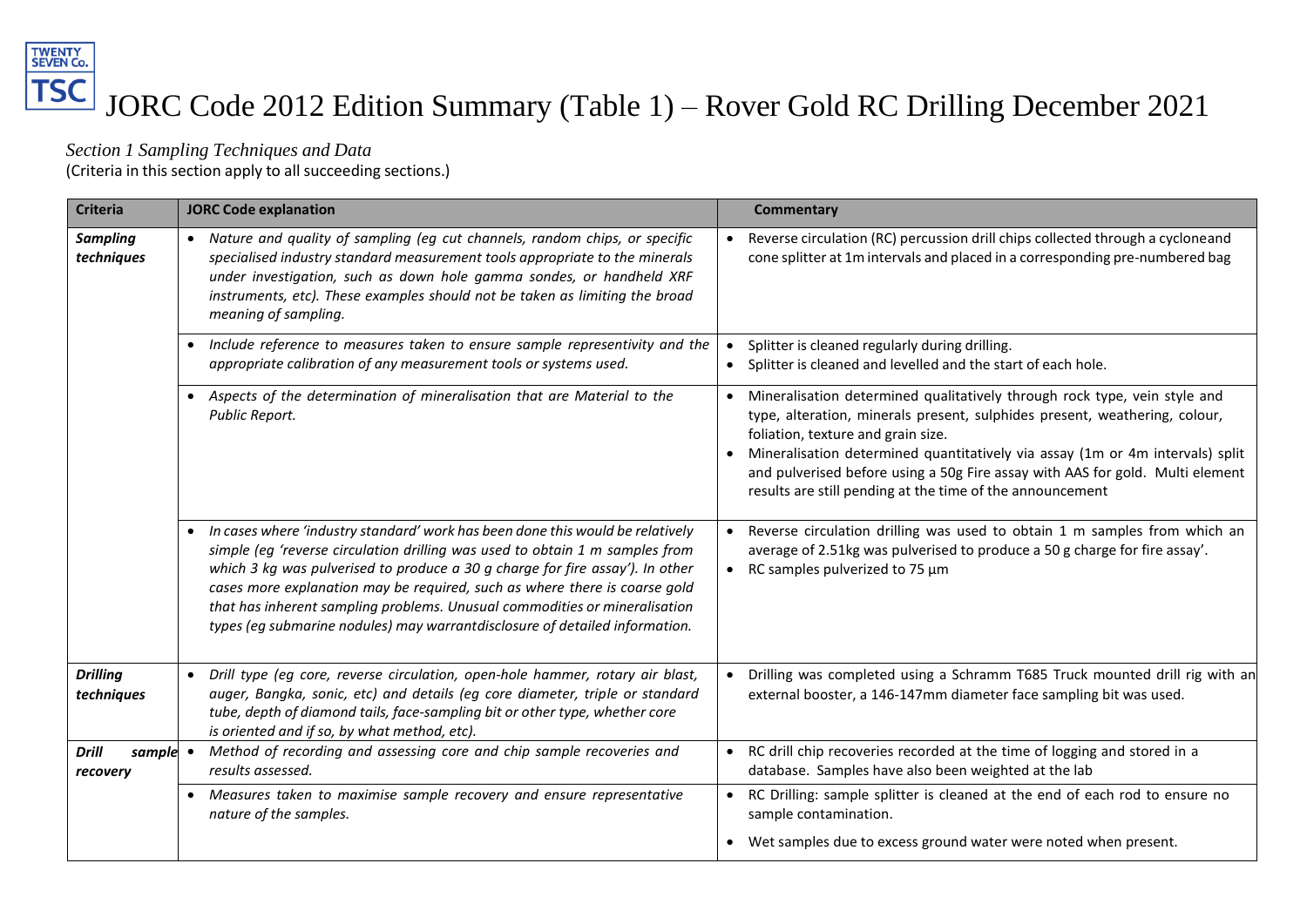

| <b>Criteria</b>                      | <b>JORC Code explanation</b>                                                                                                                                                                                         | <b>Commentary</b>                                                                                                                                                                                                                                                                                                                                                                                                                                                                                                                                                      |
|--------------------------------------|----------------------------------------------------------------------------------------------------------------------------------------------------------------------------------------------------------------------|------------------------------------------------------------------------------------------------------------------------------------------------------------------------------------------------------------------------------------------------------------------------------------------------------------------------------------------------------------------------------------------------------------------------------------------------------------------------------------------------------------------------------------------------------------------------|
| <b>Drill</b><br>sample •<br>recovery | Whether a relationship exists between sample recovery and grade and<br>whether sample bias may have occurred due to preferential loss/gain of<br>fine/coarse material.                                               | • There is no known relationship between sample recovery. Sample recovery was<br>good for the entire drill program with the average sample weight being 2.51kg.                                                                                                                                                                                                                                                                                                                                                                                                        |
| Logging                              | Whether core and chip samples have been geologically and geotechnically<br>$\bullet$<br>logged to a level of detail to support appropriate Mineral Resource<br>estimation, mining studies and metallurgical studies. | Holes logged to a level of detail to support future Mineral Resource<br>Estimation.                                                                                                                                                                                                                                                                                                                                                                                                                                                                                    |
|                                      | Whether logging is qualitative or quantitative in nature. Core (or costean,<br>channel, etc) photography.                                                                                                            | Drill hole logging is qualitative.<br>• All RC holes are chipped and archived.                                                                                                                                                                                                                                                                                                                                                                                                                                                                                         |
|                                      | • The total length and percentage of the relevant intersections logged.                                                                                                                                              | • All holes are logged for the entire length of hole.                                                                                                                                                                                                                                                                                                                                                                                                                                                                                                                  |
| Sub-sampling<br>techniques           | If core, whether cut or sawn and whether quarter, half or all core taken.<br>$\bullet$                                                                                                                               | $\bullet$ N/A                                                                                                                                                                                                                                                                                                                                                                                                                                                                                                                                                          |
| and<br>sample<br>preparation         | If non-core, whether riffled, tube sampled, rotary split, etc and whether<br>$\bullet$<br>sampled wet or dry.                                                                                                        | • RC drill utilised a cone splitter.<br>• Sample condition (wet, dry or damp) is recorded at the time of logging with all<br>samples were recorded as being dry.                                                                                                                                                                                                                                                                                                                                                                                                       |
|                                      | For all sample types, the nature, quality and appropriateness of the sample<br>preparation technique.                                                                                                                | • Industry standard practices were applied. The entire ~3kg RC sample is<br>pulverized to 75µm (85% passing).                                                                                                                                                                                                                                                                                                                                                                                                                                                          |
|                                      | Quality control procedures adopted for all sub-sampling stages to maximise<br>$\bullet$<br>representivity of samples.                                                                                                | Blanks were inserted in to the sampling sequence at 20 bag intervals.<br>• All 1meter RC samples were sampled on a dual cone splitter with 1 calico on<br>each side of the splitter and labeled bag "A" and bag "B".<br>• A 4m composite samples was taken on every 4 samples to reduce assay<br>costs which were labeled with bag "C"<br>• If mineralisation > 0.2g/t Au is identified within the "C" bag then the "A"<br>bag will be sampled.<br>• Pulp duplicates taken at the pulverising stage and selective repeats<br>conducted at the laboratories discretion. |
|                                      | Measures taken to ensure that the sampling is representative of the in situ<br>material collected, including for instance results for field duplicate/second-half<br>sampling.                                       | Duplicate samples taken ever meter (bag "A" and bag "B") however no duplicate<br>samples taken at the time of drilling. Internal lab dups are taken as standard                                                                                                                                                                                                                                                                                                                                                                                                        |
|                                      | Whether sample sizes are appropriate to the grain size of the material being<br>sampled.                                                                                                                             | Sample size appropriate for grain size of samples material.<br>$\bullet$                                                                                                                                                                                                                                                                                                                                                                                                                                                                                               |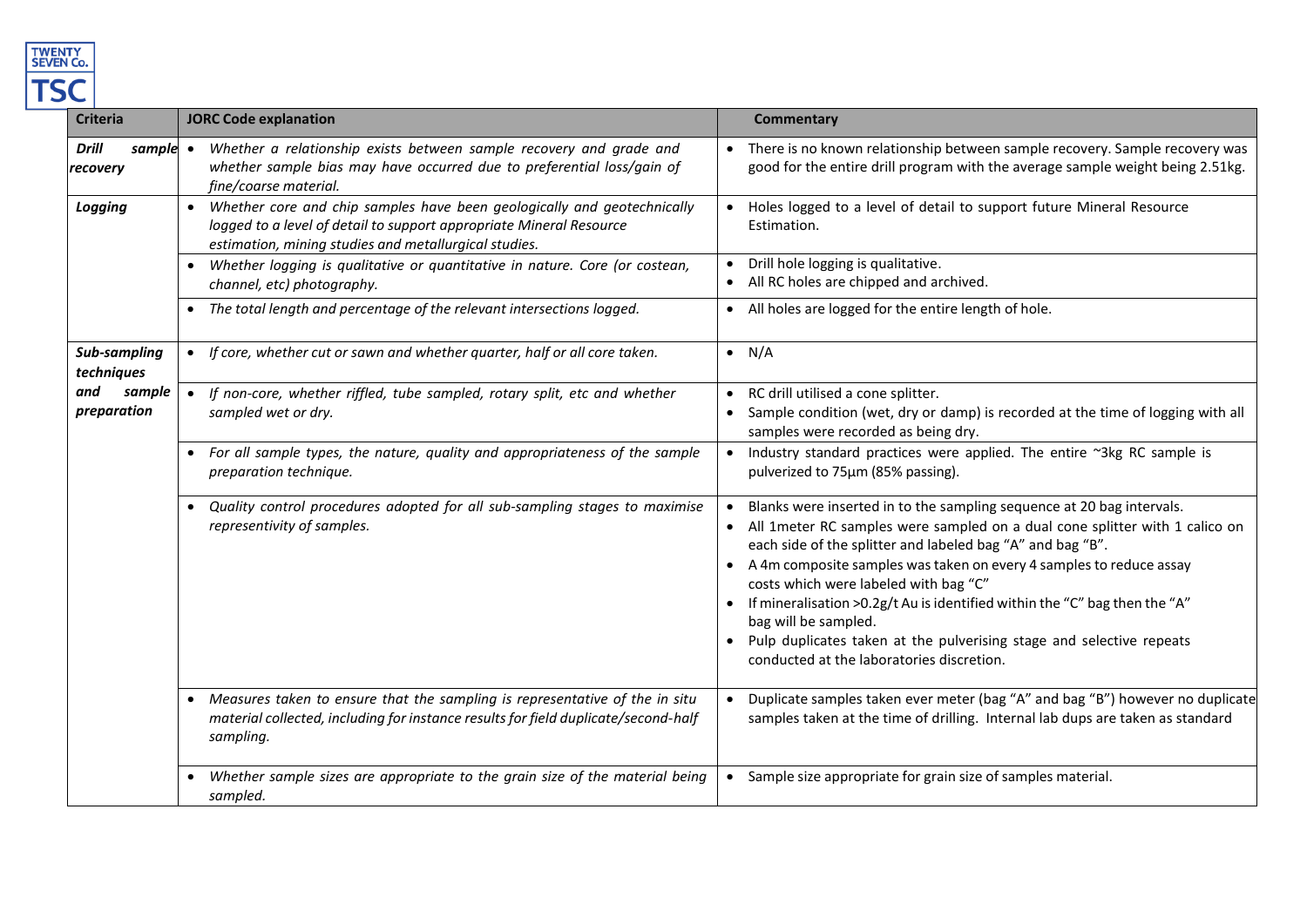

| <b>Criteria</b>                                     | <b>JORC Code explanation</b>                                                                                                                                                                                                             | <b>Commentary</b>                                                                                                                                                                                                                                                                                                                                                                                                                                                               |
|-----------------------------------------------------|------------------------------------------------------------------------------------------------------------------------------------------------------------------------------------------------------------------------------------------|---------------------------------------------------------------------------------------------------------------------------------------------------------------------------------------------------------------------------------------------------------------------------------------------------------------------------------------------------------------------------------------------------------------------------------------------------------------------------------|
| <b>Quality</b><br>of<br>assay dataand<br>laboratory | • The nature, quality and appropriateness of the assaying and laboratory<br>procedures used and whether the technique is considered partial or total.                                                                                    | Fire assay with AAS finish by Jinning Perth was used, which and is a total digest<br>technique.                                                                                                                                                                                                                                                                                                                                                                                 |
| tests                                               | • For geophysical tools, spectrometers, handheld XRF instruments, etc, the<br>parameters used in determining the analysis including instrument make and<br>model, reading times, calibrations factors applied and their derivation, etc. | No geophysical instruments used.                                                                                                                                                                                                                                                                                                                                                                                                                                                |
|                                                     | Nature of quality control procedures adopted (eg standards, blanks,<br>duplicates, external laboratory checks) and whether acceptable levels of<br>accuracy (ie lack of bias) and precision have been established.                       | Blanks are inserted in the field at approximately 1 ever 20 samples<br>Lab pulp duplicates are taken on average 1 in every 20 samples.<br>Accuracy and precision levels have been determined to be satisfactory after<br>analysis of these QAQC samples.                                                                                                                                                                                                                        |
| <b>Verification of</b><br>Sampling and              | The verification of significant intersections by either independent or<br>alternative company personnel.                                                                                                                                 | • All significant intercepts have been verified by the CP                                                                                                                                                                                                                                                                                                                                                                                                                       |
| assaying                                            | • The use of twinned holes.                                                                                                                                                                                                              | • No twinned holes were drilled during this drill program.                                                                                                                                                                                                                                                                                                                                                                                                                      |
|                                                     | Documentation of primary data, data entry procedures, data verification,<br>data storage (physical and electronic) protocols.                                                                                                            | Holes are digitally logged in the field and data is collected in auto validating<br>excel spreadsheets. These sheets were loaded into an SQL Database and<br>further validation steps were taken.<br>The responsible geologist makes the DBA aware of any errors and/or<br>omissions to the database and the corrections (if required) are corrected<br>in the database immediately.<br>Visual checks of data are completed within micromine software by company<br>geologists. |
|                                                     | Discuss any adjustment to assay data.                                                                                                                                                                                                    | • No adjustments or calibrations are made to any of the assay data recorded in the<br>database.                                                                                                                                                                                                                                                                                                                                                                                 |
| <b>Location</b><br>of<br>datapoints                 | Accuracy and quality of surveys used to locate drill holes (collar and down-hole<br>surveys), trenches, mine workings and other locations used in Mineral<br>Resource estimation.                                                        | • All drill hole collars are picked up using accurate DGPS survey control by an<br>outside contractor.<br>All down hole surveys are collected using downhole gyro surveying techniques<br>provided by the drilling contractors                                                                                                                                                                                                                                                  |
|                                                     | Specification of the grid system used.<br>$\bullet$                                                                                                                                                                                      | Holes are located in MGA94 Zone 50.<br>$\bullet$                                                                                                                                                                                                                                                                                                                                                                                                                                |
|                                                     | Quality and adequacy of topographic control.                                                                                                                                                                                             | Estimated RLs were assigned during drilling and were corrected after the<br>holes were picked up by the survey contractor.                                                                                                                                                                                                                                                                                                                                                      |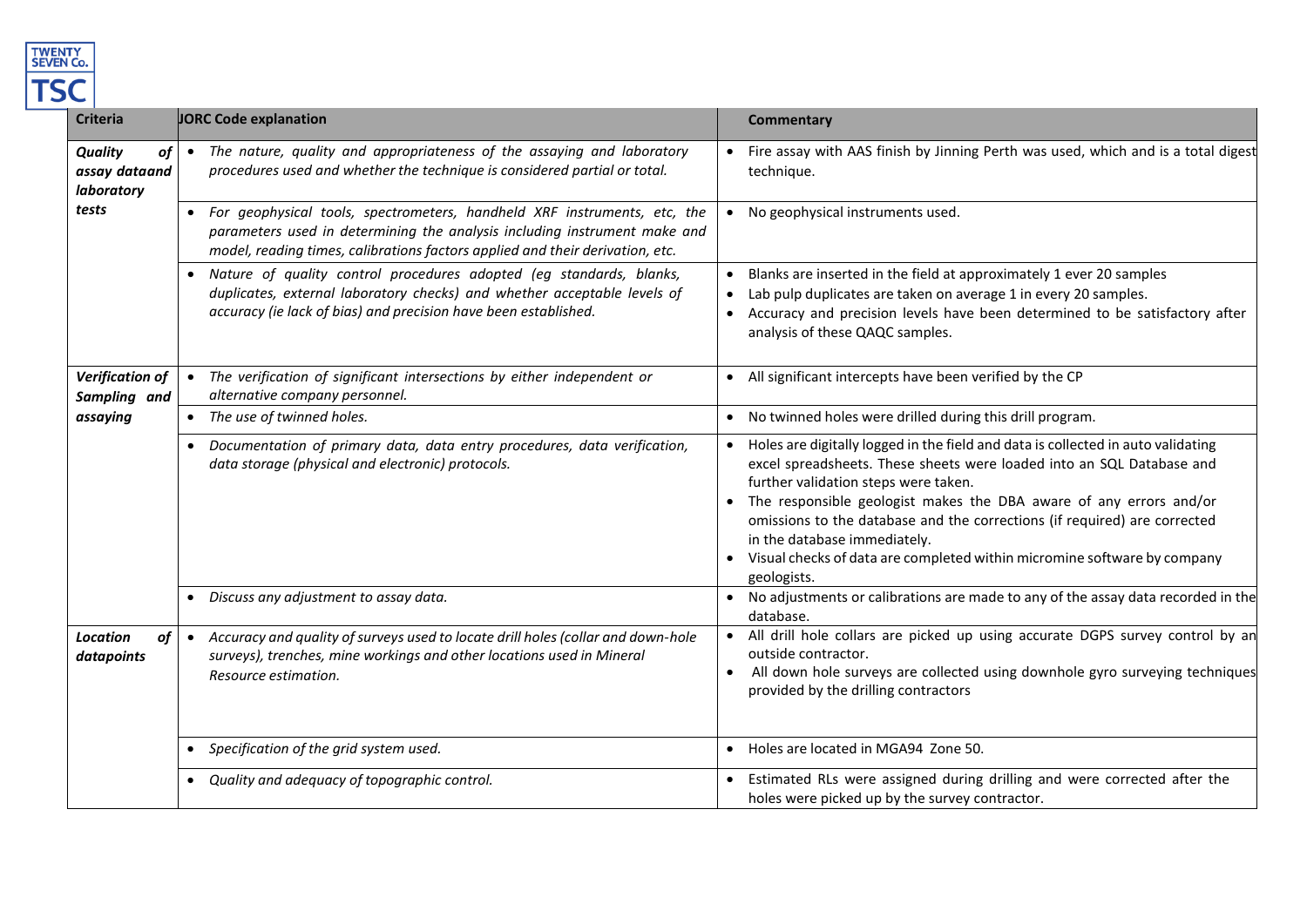

| <b>Criteria</b>                                                           | <b>JORC Code explanation</b>                                                                                                                                                                                                                       | <b>Commentary</b>                                                                                                                                                                                                                                                                                                                                                                                                                                                                                                                                            |
|---------------------------------------------------------------------------|----------------------------------------------------------------------------------------------------------------------------------------------------------------------------------------------------------------------------------------------------|--------------------------------------------------------------------------------------------------------------------------------------------------------------------------------------------------------------------------------------------------------------------------------------------------------------------------------------------------------------------------------------------------------------------------------------------------------------------------------------------------------------------------------------------------------------|
| spacing<br>Data<br>anddistribution                                        | Data spacing for reporting of Exploration Results.                                                                                                                                                                                                 | Holes were drilled on a variable collar spacing.<br>$\bullet$                                                                                                                                                                                                                                                                                                                                                                                                                                                                                                |
|                                                                           | Whether the data spacing and distribution is sufficient to establish the<br>$\bullet$<br>degree of geological and grade continuity appropriate for the Mineral<br>Resource and Ore Reserve estimation procedure(s) and classifications<br>applied. | • At the current stage of exploration, drill spacing is suitable to give<br>confidence in the position of mineralisation, however the area is not yet<br>progressed to the point of Resource Estimation.                                                                                                                                                                                                                                                                                                                                                     |
| Data<br>spacing<br>and distribution                                       | Whether sample compositing has been applied.                                                                                                                                                                                                       | Sample composites (4m) have been taken on ever hole. Where the 4m comps<br>return >0.2g/t Au then the corresponding 1m splits will be sampled                                                                                                                                                                                                                                                                                                                                                                                                                |
| Orientation of<br>data<br>in<br>relation<br>to<br>geological<br>structure | Whether the orientation of sampling achieves unbiased sampling of possible<br>structures and the extent to which this is known, considering the deposit type.                                                                                      | The drilling is orientated orthogonal to the interpreted strike and dip of the<br>mineralisation and is considered to give unbiased sampling.                                                                                                                                                                                                                                                                                                                                                                                                                |
|                                                                           | If the relationship between the drilling orientation and the orientation of key<br>mineralised structures is considered to have introduced a sampling bias, this<br>should be assessed and reported if material.                                   | No orientation bias is evident                                                                                                                                                                                                                                                                                                                                                                                                                                                                                                                               |
| Sample security                                                           | The measures taken to ensure sample security.                                                                                                                                                                                                      | All samples are selected and bagged in sequentially numbered calico bags and<br>grouped into larger polyweave bags and cable tied. Polyweave bags are then<br>placed into larger bulka bags with a sample submission sheet place inside and<br>within the sample sleeve on the outside of the bulka bag and then tied shut.<br>Company details and delivery address details are written on the side of the bag<br>and were driven to either the Kalgoorlie or Perth labs by company personnel<br>and a third sample submission sheet was emailed to the lab. |
| <b>Audits</b><br>reviews                                                  | The results of any audits or reviews of sampling techniques and data.<br>$or \bullet$                                                                                                                                                              | No external audits have been completed to date.                                                                                                                                                                                                                                                                                                                                                                                                                                                                                                              |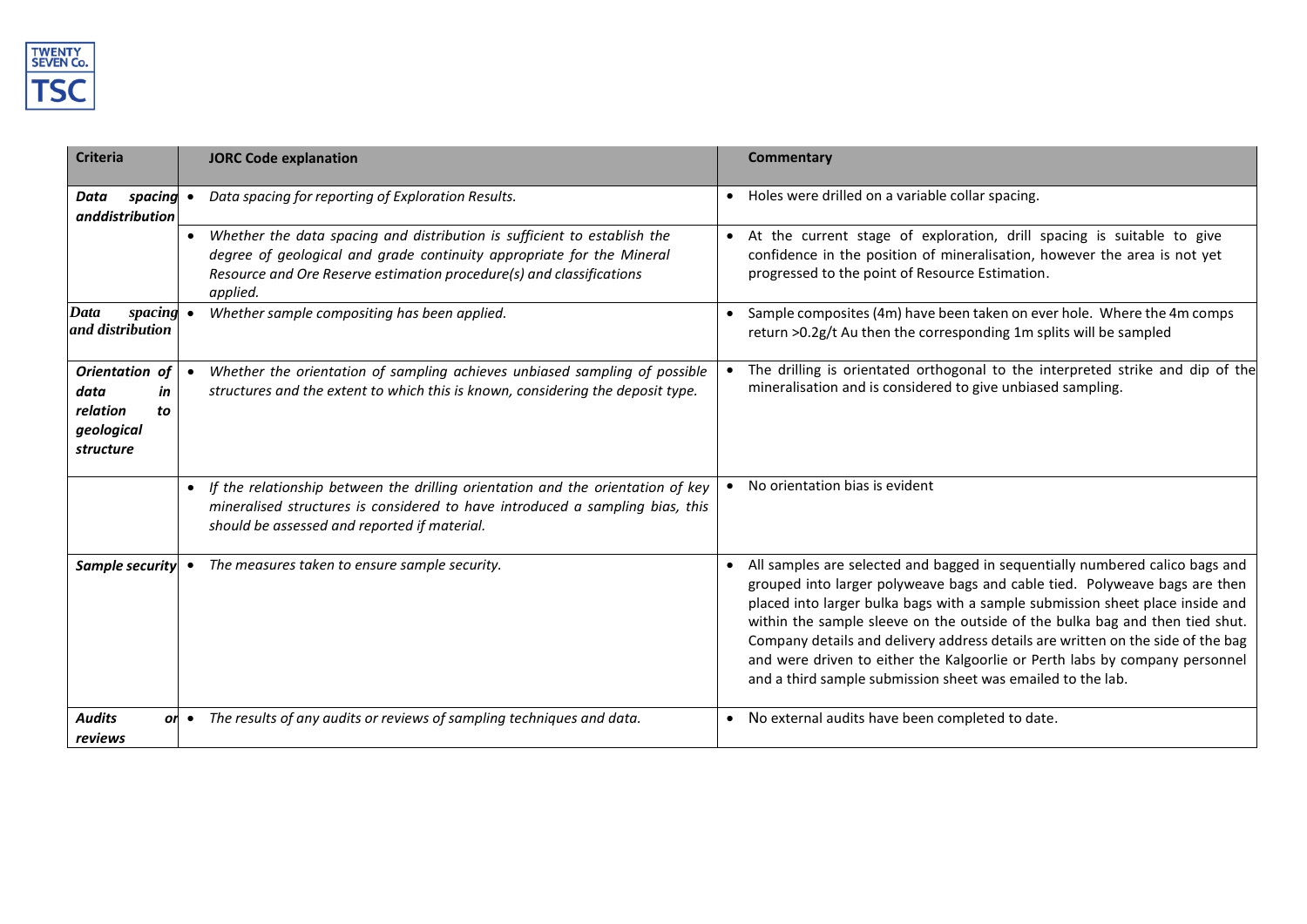

# **Section 2 Reporting of Exploration Results**

(Criteria listed in the preceding section also apply to this section.)

| <b>Criteria</b>                                   | <b>JORC Code explanation</b>                                                                                                                                                                                                                                                                               | <b>Commentary</b>                                                                                                                                                                                                                                                                                                                                                                                                                                                                                                                                                                                                                                                                                                                                                                                                                                                                                                                                                                                                                                                                                                                                                                                                                   |
|---------------------------------------------------|------------------------------------------------------------------------------------------------------------------------------------------------------------------------------------------------------------------------------------------------------------------------------------------------------------|-------------------------------------------------------------------------------------------------------------------------------------------------------------------------------------------------------------------------------------------------------------------------------------------------------------------------------------------------------------------------------------------------------------------------------------------------------------------------------------------------------------------------------------------------------------------------------------------------------------------------------------------------------------------------------------------------------------------------------------------------------------------------------------------------------------------------------------------------------------------------------------------------------------------------------------------------------------------------------------------------------------------------------------------------------------------------------------------------------------------------------------------------------------------------------------------------------------------------------------|
| <b>Mineral</b><br>land<br>and<br>tenure<br>status | <b>tenement</b> • Type, reference name/number, location and ownership including<br>agreements or material issues with third parties such as joint<br>ventures, partnerships, overriding royalties, native title interests,<br>historical sites, wilderness or national park and environmental<br>settings. | The tenement referred to in this release is E57/1085 is owned by TSC Exploration<br>Pty Ltd, a wholly owned subsidiary of Twenty Seven Co. Limited.<br>E57/1085 was granted on 12/12/2018 and consists of 70 blocks.<br>Tenement E57/1120 was granted on 16/9/19 to Twenty Seven Co. Limited.<br>Tenement E57/1134 is in application and owned by TSC Exploration Pty Ltd a<br>wholly owned subsidiary of Twenty Seven Co. Limited                                                                                                                                                                                                                                                                                                                                                                                                                                                                                                                                                                                                                                                                                                                                                                                                  |
|                                                   | • The security of the tenure held at the time of reporting along with •<br>anyknown impediments to obtaining a licence to operate in the area.                                                                                                                                                             | Currently the tenements are in good standing. There are no known impediments<br>to operate in the area.                                                                                                                                                                                                                                                                                                                                                                                                                                                                                                                                                                                                                                                                                                                                                                                                                                                                                                                                                                                                                                                                                                                             |
| <b>Exploration done by</b><br>other parties       | • Acknowledgment and appraisal of exploration by other parties.                                                                                                                                                                                                                                            | Rover Project, WA - The historic tenure reports indicated that:<br>• Austminex NL held the historic tenement EL57/223, E7/224 E57/357 between<br>1996 and 1998. During that time the Bulga Downs Project consisted of; regolith<br>mapping, laterite sampling, soil sampling, rock chip sampling, RAB drilling, aero-<br>magnetics.<br>Mindax limited held the historic tenement E29/534 between 20 November 2004<br>and 19 November 2008. During that time the Bulga Downs Project consisted of;<br>soil sampling, airborne magnetic-radiometric, rock chip sampling and RC drilling.<br>Mindax limited held the historic tenement E29/533 between 21 February 2005<br>and 15 November 2010. During that time the Bulga Downs Project consisted of;<br>aeromagnetic survey, soil sampling, rock chip sampling and RC drilling.<br>Mindax Limited held historic tenement E57/551 from 2003 to 2008. Work<br>completed included soil and rock chip sampling, RAB / RC drilling.<br>• Cliffs Asia Pacific Iron Ore Pty Limited held the historic tenement E57/803-I<br>between 31 May 2010 and 25th June 2014. During that time the Maynard Project<br>consisted of; RC drilling, geological mapping and rock chip sampling tenements |
| Geology                                           | • Deposit type, geological setting and style of mineralisation.                                                                                                                                                                                                                                            | The Rover Project is an Archean aged gold project with common host rocks<br>$\bullet$<br>including komatiite, mafic basalt and heavily sheared and talc altered ultramafics,<br>as well as the quartz veins which host the mineralisation.                                                                                                                                                                                                                                                                                                                                                                                                                                                                                                                                                                                                                                                                                                                                                                                                                                                                                                                                                                                          |
| <b>Drill</b><br>hole<br><b>Information</b>        | A summary of all information material to the understanding of the $\bullet$<br>$\bullet$<br>exploration results including a tabulation of the following<br>information for allMaterial drill holes:                                                                                                        | Please refer to Table 1 which can be found in the main body of the text.                                                                                                                                                                                                                                                                                                                                                                                                                                                                                                                                                                                                                                                                                                                                                                                                                                                                                                                                                                                                                                                                                                                                                            |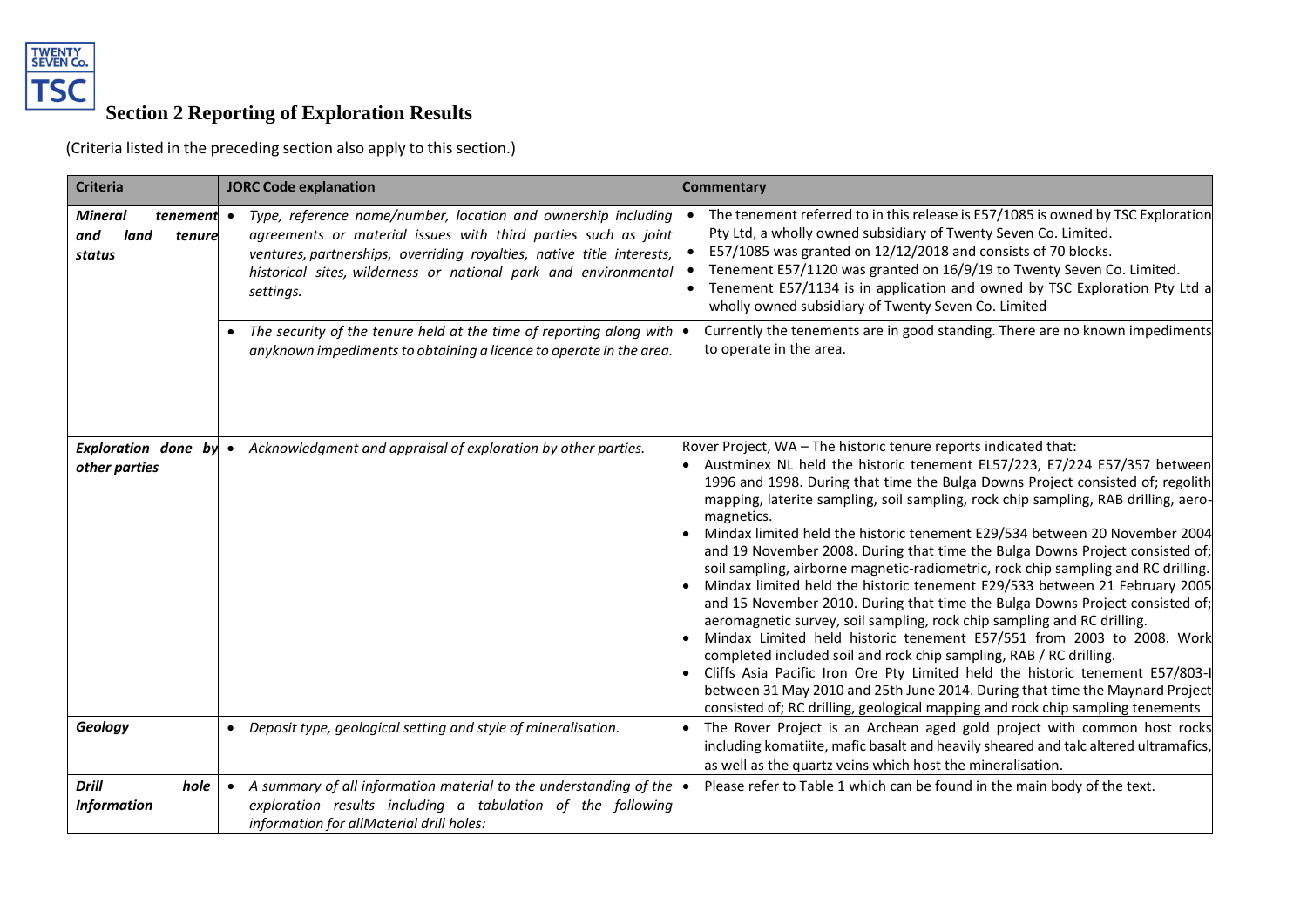

|                                                                  | easting and northing of the drill hole collar<br>elevation or RL (Reduced Level - elevation above sea level in<br>metres) of the drill hole collar<br>dip and azimuth of the hole<br>down hole length and interception depth<br>hole length.                                                                                                                                               |                                                                                                                                                                                                                                                                                                                                   |
|------------------------------------------------------------------|--------------------------------------------------------------------------------------------------------------------------------------------------------------------------------------------------------------------------------------------------------------------------------------------------------------------------------------------------------------------------------------------|-----------------------------------------------------------------------------------------------------------------------------------------------------------------------------------------------------------------------------------------------------------------------------------------------------------------------------------|
|                                                                  | If the exclusion of this information is justified on the basis that the $\bullet$<br>information is not Material and this exclusion does not detract from<br>the understanding of the report, the Competent Person should<br>clearly explain<br>why this is the case.                                                                                                                      | All current holes are addressed in Table 1.                                                                                                                                                                                                                                                                                       |
| <b>Data</b><br>aggregation<br>methods                            | In reporting Exploration Results, weighting averaging techniques,<br>maximum and/or minimum grade truncations (eg cutting of high<br>grades) and cut-off grades are usually Material and should be<br>stated.                                                                                                                                                                              | No top-cuts have been applied when reporting results.                                                                                                                                                                                                                                                                             |
| <b>Criteria</b>                                                  | Where aggregate intercepts incorporate short lengths of high grade $\bullet$<br>$\bullet$<br>results and longer lengths of low grade results, the procedure used<br>for such aggregation should be stated and some typical examples of<br>such aggregations should be shown in detail.                                                                                                     | Length weighted averaging is used to determine intercept grades. Intercepts<br>include all assays above 0.2 g/t with a maximum 3 meters included waste.                                                                                                                                                                           |
| Data<br>aggregation<br>methods<br><b>Relationship between</b>    | The assumptions used for any reporting of metal equivalent values $\bullet$<br>$\bullet$<br>should be clearly stated.                                                                                                                                                                                                                                                                      | No metal equivalent values are used for reporting exploration results.                                                                                                                                                                                                                                                            |
| mineralisation widths<br>and interceptlengths<br><b>Diagrams</b> | These relationships are particularly important in the reporting of<br>ExplorationResults.<br>If the geometry of the mineralisation with respect to the drill hole<br>angle isknown, its nature should be reported.<br>If it is not known and only the down hole lengths are reported, there<br>shouldbe a clear statement to this effect (eg 'down hole length, true<br>width not known'). | The exact geometry and thickness of the mineralisation is variable due to the<br>nature of the deposit, however the deposit has a reasonably consistent dip<br>around 355 degrees. Holes are close to perpendicular to the strike and at -60 dip<br>would result in intercepts slightly longer than perpendicular/true thickness. |
|                                                                  | Appropriate maps and sections (with scales) and tabulations of<br>intercepts should be included for any significant discovery being<br>reported These shouldinclude, but not be limited to a plan view of<br>drill hole collar locations and<br>appropriate sectional views.                                                                                                               | Refer to body of this announcement.                                                                                                                                                                                                                                                                                               |